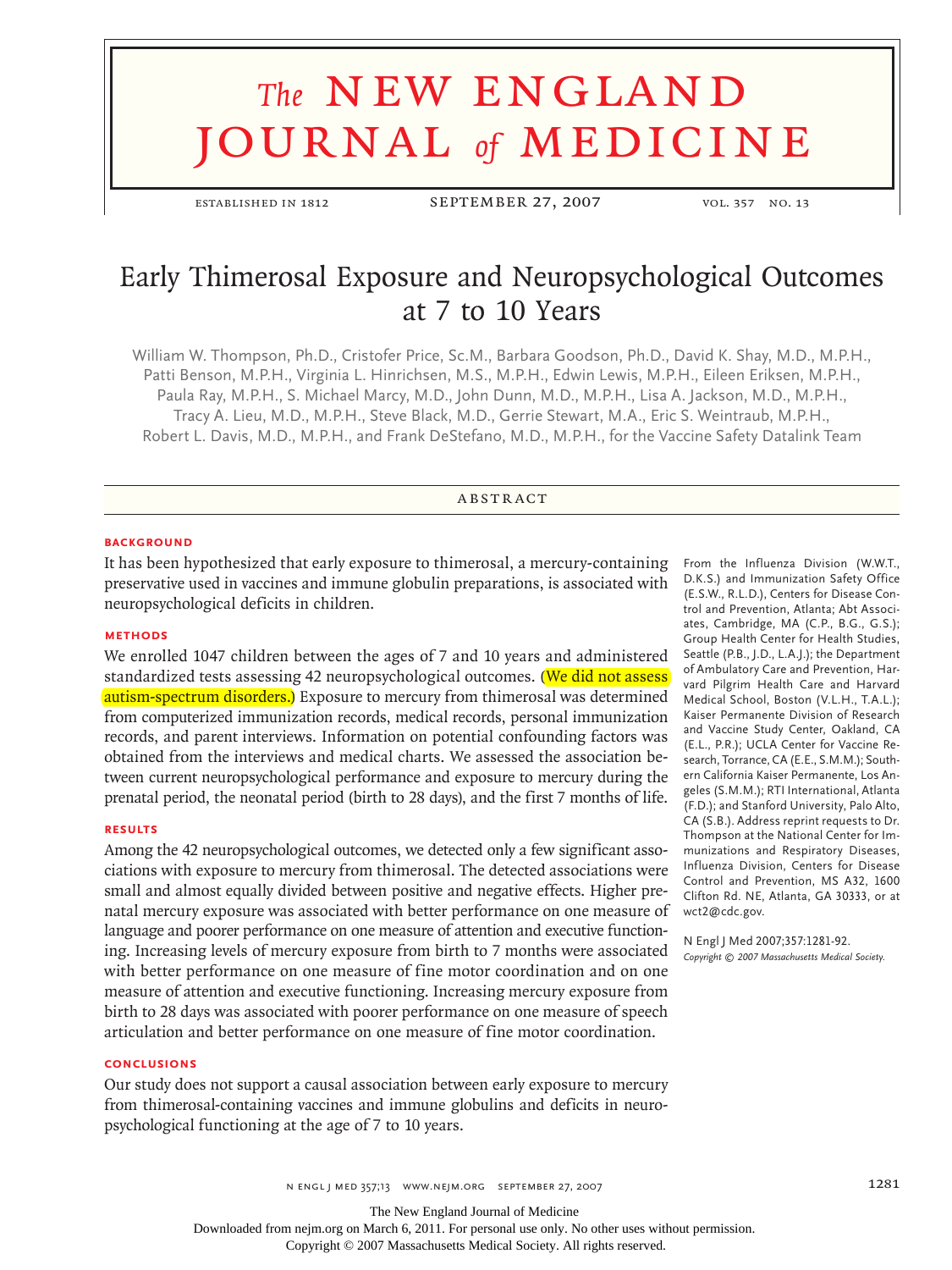HIMEROSAL HAS BEEN USED AS A PREservative in vaccines since the 1930s. It is 49.6% mercury by weight and is metabolized into ethyl mercury and thiosalicylate.<sup>1</sup> In 1999, the Food and Drug Administration (FDA) estimated that infants who were immunized according to the recommended schedule could receive amounts of mercury exceeding the limits set by the Environmental Protection Agency for exposure to methyl mercury.<sup>2</sup> As a precautionary measure, the Public Health Service and the American Academy of Pediatrics urged vaccine manufacturers to remove thimerosal from all infant vaccines as soon as was practical and recommended that studies be carried out to understand better the risks associated with mercury exposure from thimerosal-containing vaccines.3 In response, the Centers for Disease Control and Prevention (CDC) performed an analysis using computerized databases from three large health maintenance organizations (HMOs).<sup>4</sup> Increasing exposure to mercury was associated with a greater likelihood of tics in one HMO population and language delay in another; in the third HMO, no significant associations were found.

Our study was designed to assess more rigorously the relationship between mercury exposure from thimerosal and neuropsychological functioning in a manner similar to that of previous studies of prenatal exposure to methyl mercury.5,6 Our study improved on previous thimerosal studies by enrolling children on the basis of thimerosal exposure, independent of health status; prospectively assessing neuropsychological functioning independently of exposure and health care–seeking behavior; and collecting extensive information on potential confounders, including medical history and socioeconomic and educational factors that could influence a child's health and development.

#### METHODS

#### **Study Design**

We performed a cohort study with extensive assessments of relevant exposures and neuropsychological functioning. The institutional review boards of all participating organizations approved the study. A panel of independent external consultants in the fields of toxicology, epidemiology, biostatistics, and vaccine safety approved the study protocol and planned analyses. Further details regarding the study design, analyses, and results can be found in two technical reports.7,8

# **Study Population**

We enrolled children from four HMOs that participate in the CDC's Vaccine Safety Datalink.<sup>9,10</sup> Children from each HMO were eligible to participate if they were 7 to 10 years of age and had been enrolled in the HMO from birth through their first birthday. Birth dates ranged from January 1, 1993, to March 30, 1997; testing was conducted between June 1, 2003, and April 27, 2004. All parents provided written informed consent for their children to participate in the study. Children were excluded if they had certain conditions recorded in their medical records that could bias neuropsychological testing (e.g., encephalitis, meningitis, or hydrocephalus) or if their birth weight was less than 2500 g (Table A of the Supplementary Appendix, available with the full text of this article at www.nejm.org).

Thimerosal exposure in the first 7 months of life was estimated for the entire eligible population from HMO computerized records, and a sample was selected with the use of these data to include adequate numbers of children across a range of ages and estimated exposures.

#### **Exposure to Mercury**

We determined the mercury content of vaccines and immune globulins that the study children received when they were infants (1993–1998) from published data<sup>11-13</sup> and the FDA (Table B of the Supplementary Appendix). We identified vaccines and immune globulins that children had received from HMO computerized immunization records, paper medical records, personal immunization records, and maternal interviews. Prenatal exposure to mercury included all known exposures of the mother to thimerosal-containing vaccines and immune globulins during pregnancy. We defined postnatal exposure as micrograms of mercury divided by the weight of the child in kilograms at the time of administration of each vaccine or immune globulin. Individual exposures were summed during the period of interest: birth to 1 month and birth to 7 months (1 to 214 days). We did not assess periods of thimerosal exposure after 214 days of age because we hypothesized that the potential effect of such exposure would be small. (Since most vaccines that are administered after 214

The New England Journal of Medicine

Downloaded from nejm.org on March 6, 2011. For personal use only. No other uses without permission.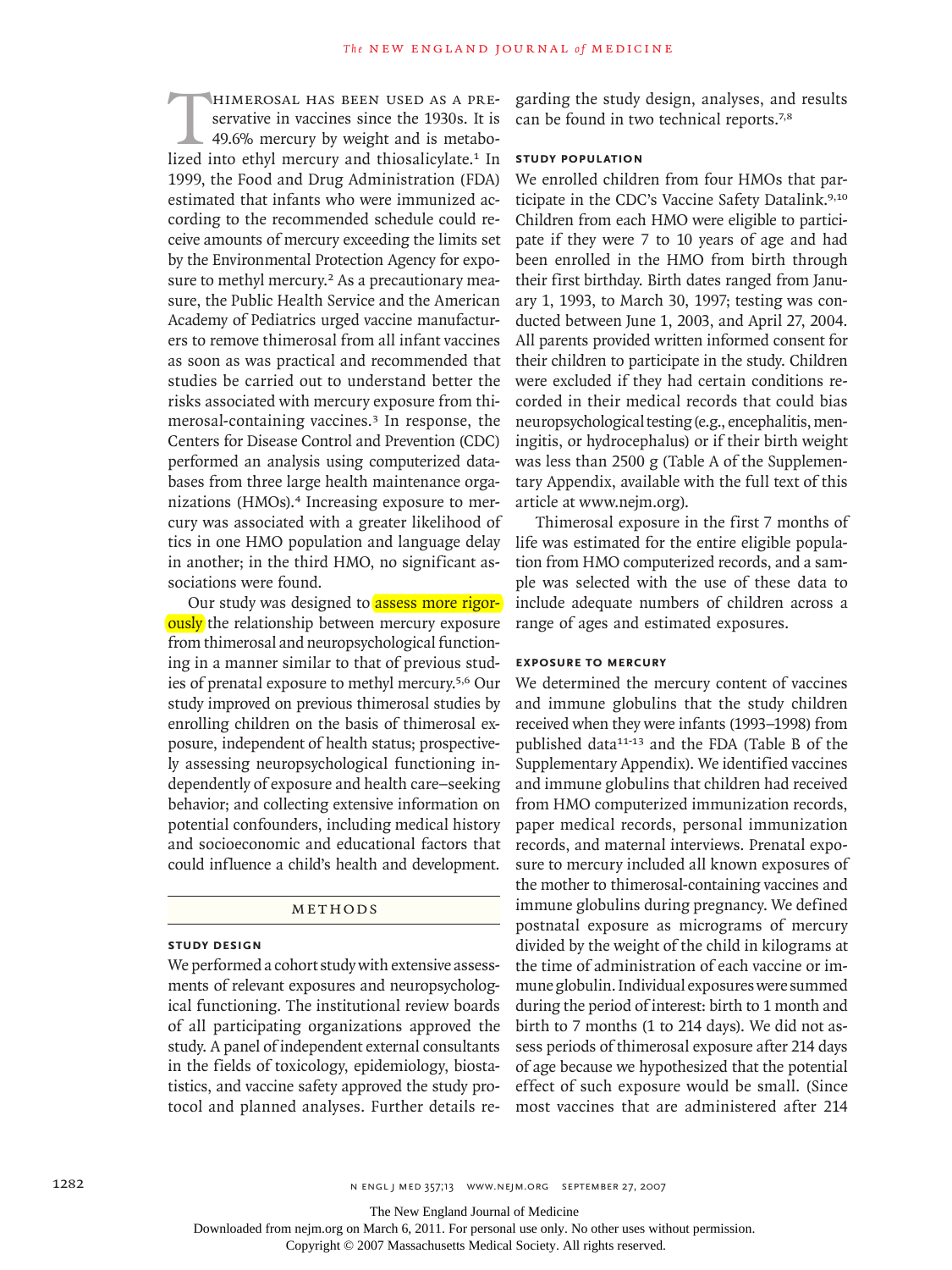days would typically be given at 12 to 18 months of age, the dose per kilogram would be substantially lower.)

#### **Neuropsychological Assessment**

Each child was assessed on 42 neuropsychological outcomes selected on the basis of findings from the CDC's screening study,<sup>4</sup> previous studies of methyl mercury,<sup>5</sup> and the recommendations of an external panel of independent consultants. Most of the measures were collected during a 3-hour neuropsychological assessment performed by trained evaluators. The outcome measures included speech and language indexes, verbal memory, achievement, fine motor coordination, visuospatial ability, attention and executive-functioning tasks, behavior regulation, tics, and general intellectual functioning (Table C of the Supplementary Appendix). Measures of attention, hyperactivity, and executive functioning were based on reports from parents and teachers. We evaluated motor tics, phonic tics, and stuttering on the basis of a combination of ratings by evaluators and reports by parents and teachers (Table D of the Supplementary Appendix). Personnel who were administering the neuropsychological battery were not aware of the children's exposure to mercury or medical history. Mothers were asked to refrain from giving children selected prescription medicines for attention deficit–hyperactivity disorder (ADHD) the day before testing. Since the CDC is conducting a separate case–control study of autism in relation to mercury exposure, a measure of autism was not included in the test battery.

#### **Maternal Interview and Maternal IQ Test**

Mothers of all children were biologic mothers. During the maternal interview, a standardized questionnaire was administered, covering receipt of immune globulins (e.g., Rh immune globulin), influenza vaccine, and other vaccines during pregnancy; prenatal and postnatal exposures to potential environmental toxins, including mercury in the diet or from dental fillings; the Home Observation for Measurement of the Environment (HOME) inventory14,15; socioeconomic indicators; pregnancy and birth history; children's experience in infancy and early childhood; and children's experience with computers. The Kaufman Brief Intelligence Test was also administered to the mothers.

#### **Medical-Record Abstraction**

Trained abstractors reviewed the medical records of mothers and children for maternal receipt of immune globulins and vaccines during pregnancy and children's prenatal and birth histories, including the receipt of immune globulins, the vaccination history until the age of 5 years, antibiotic use during the first 7 months, anemia or pica, and neurodevelopmental disabilities. Computerized pharmacy records were reviewed for the history of dispensing of ADHD medications (Table E of the Supplementary Appendix) and antibiotics.

#### **Statistical Analysis**

We examined two primary exposure periods: the prenatal period and the period from birth to 7 months (1 to 214 days). We also evaluated exposures to mercury from hepatitis B vaccines and immune globulins in the first 28 days of life. Separate effects for boys and girls were estimated from models that included sex-by-exposure interaction terms. Furthermore, we tested two a priori interactions between prenatal and postnatal mercury exposures and between postnatal mercury exposure and antibiotic use.

We used ordinary least-squares regression and logistic regression to estimate measures of association. The effect size for least-squares regression used standardized regression coefficients,<sup>16-18</sup> which represents the change in the outcome, expressed in standard-deviation units (SD), given a change of 1 SD in the exposure variable. We measured tics and stuttering dichotomously, and we estimated odds ratios for a 2-SD increase in mercury exposure. All tests were two-tailed; statistical significance was set at P<0.05 without correction for the number of statistical tests performed. The study was designed to have a power of 90% to detect a standardized regression coefficient of 0.10.

We analyzed raw test scores adjusted for a priori confounders, including linear terms for age, family income, and score on the HOME scale<sup>14,15</sup> and dummy-coded variables for sex, HMO, maternal IQ, maternal education, single-parent status, and birth weight. Other covariates were included in the full model if the P value was less than 0.20 or if their inclusion resulted in a change of 10% or more in the estimate of the main effect of mercury exposure<sup>19,20</sup> (Table F of the Supplementary Appendix).

The New England Journal of Medicine

Downloaded from nejm.org on March 6, 2011. For personal use only. No other uses without permission.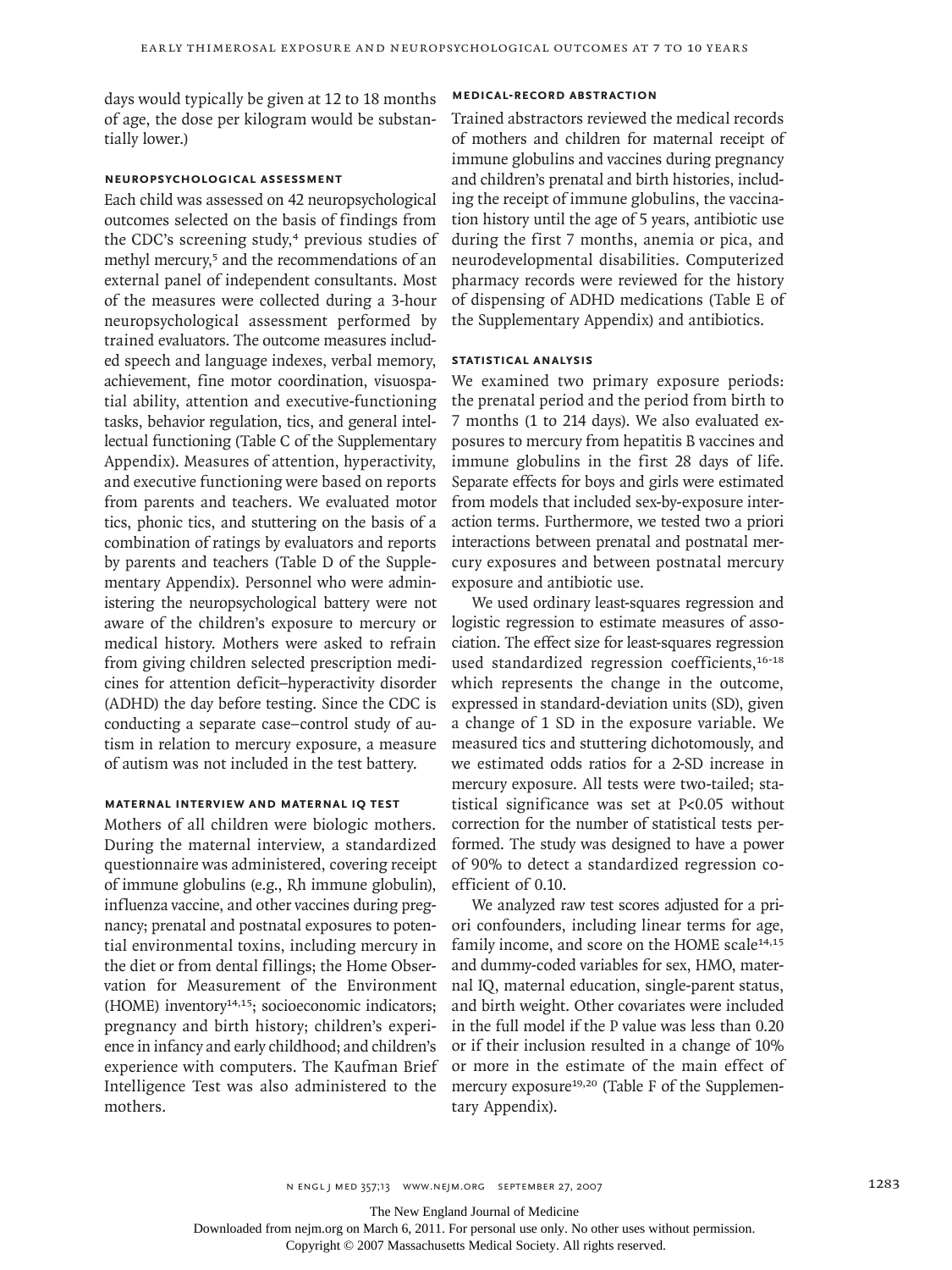# **RESULTS**

#### **characteristics of the children**

Of 3648 children selected for recruitment, 1107 (30.3%) were tested. Among children who were not tested, 512 did not meet one or more of the eligibility criteria, 1026 could not be located, and 44 had scheduling difficulties; in addition, the mothers of 959 children declined to participate. Most of the mothers (68%) who declined to participate in the study and provided reasons for nonparticipation cited a lack of time; 13% reported distrust of or ambivalence toward research. Of the 1107 children who were tested, 60 were excluded from the final analysis for the following reasons: missing vaccination records, 1 child; missing prenatal records, 5; missing data regarding weight, 7; and discovery of an exclusionary medical condition during record abstraction, 47. Thus, 1047 children were included in the final analyses. The exposure distribution of the final sample was similar to the exposure distribution of the initial 3648 children selected for recruitment in the study.

The median cumulative exposure to mercury from thimerosal from birth to 7 months was 112.5  $\mu$ g (range, 0 to 187.5); 8.9% of the children had cumulative exposures of 62.5  $\mu$ g or less of mercury, and 25.1% had cumulative exposures of 150  $\mu$ g or more (Table 1). Sixteen children (1.5%) had no documented exposure to any thimerosalcontaining vaccine or immune globulin during their first 7 months of life. In the first 28 days of life, 30% of children had no thimerosal exposure, and 1.6% received more than 12.5  $\mu$ g of mercury from hepatitis B vaccine and immune globulins.

Less than 11% of children were exposed to thimerosal prenatally through maternal vaccination or receipt of immune globulins. The sources of exposure included the following: influenza vaccine, 9 children; tetanus toxoid, 3; diphtheria and tetanus toxoid, 8; hepatitis B vaccine, 1; and thimerosal-containing Rh immune globulins, 103.

Children who had been exposed to higher levels of thimerosal were more likely to have mothers with higher IQ scores and levels of education and to be from two-parent households where English was the primary language spoken.

#### **Neuropsychological Performance**

Among the 42 neuropsychological outcomes that we assessed, we found few significant associations

#### **Table 1. Cumulative Exposure to Ethyl Mercury, According to Age Range.**

| $\sim$                        |                            |                             |  |
|-------------------------------|----------------------------|-----------------------------|--|
| Quantity of<br>Ethyl Mercury* | <b>Birth to</b><br>1 Month | <b>Birth to</b><br>7 Months |  |
| μg                            |                            | no. of subjects             |  |
| 0.0                           | 312                        | 16                          |  |
| 12.5                          | 718                        | 3                           |  |
| 25.0                          | 10                         | $\overline{2}$              |  |
| 37.5                          | 7                          | 12                          |  |
| 50.0                          |                            | 37                          |  |
| 62.5                          |                            | 23                          |  |
| 75.0                          |                            | 146                         |  |
| 87.5                          |                            | 27                          |  |
| 100.0                         |                            | 116                         |  |
| 112.5                         |                            | 164                         |  |
| 125.0                         |                            | 115                         |  |
| 137.5                         |                            | 123                         |  |
| 150.0                         |                            | 52                          |  |
| 162.5                         |                            | 19                          |  |
| 175.0                         |                            | 130                         |  |
| 187.5                         |                            | 62                          |  |
| Total                         | 1047                       | 1047                        |  |

\* Documented sources of exposure to mercury were vaccines and immune globulins containing thimerosal.

between performance on a neuropsychological test and exposure to mercury from vaccines and immune globulins administered prenatally or during the first 7 months of life. Significant findings are discussed below.

#### *Prenatal Exposure*

Increasing prenatal exposure to mercury was associated with significantly better performance on the Developmental Neuropsychological Assessment (NEPSY) speeded naming test and poorer performance on the digit-span test of backward recall on the Wechsler Intelligence Scale for Children, third edition (WISC-III) (Table 2). Among boys, higher prenatal exposure to mercury was associated with significantly better performance on the Stanford–Binet copying test and poorer performance on the WISC-III digit-span test of backward recall. Among girls, there were no significant associations.

# *Exposure from Birth to 7 Months*

Increasing mercury exposure from birth to 7 months was associated with significantly better perfor-

The New England Journal of Medicine

Downloaded from nejm.org on March 6, 2011. For personal use only. No other uses without permission.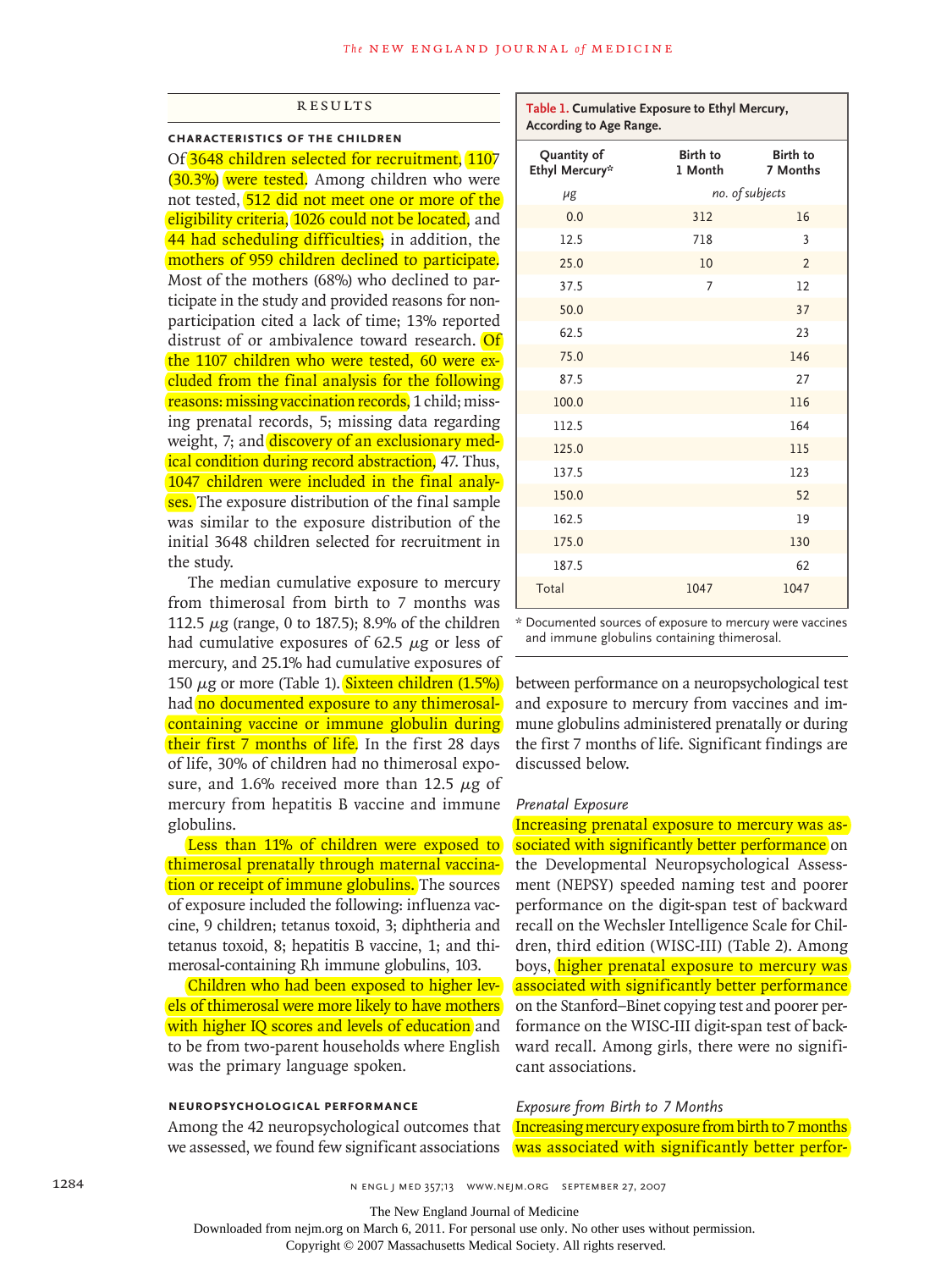mance on the Grooved Pegboard Test of the nondominant hand and the WISC-III digit-span test (Table 3). Among boys, higher exposure to mercury from birth to 7 months was associated with significantly better performance on letter and word identification on the Woodcock–Johnson test, third edition (WJ-III), poorer performance on the parental rating of behavioral regulation on the Behavior Rating Inventory of Executive Function, and a higher likelihood of motor and phonic tics, as reported by the children's evaluators. Among girls, higher exposure to mercury from birth to 7 months was associated with significantly better performance on the Grooved Pegboard Test of the nondominant hand and the WISC-III digit-span test of backward recall.

#### *Exposure from Birth to 28 Days*

Higher mercury exposure during the first 28 days of life was associated with significantly poorer **performance** on the Goldman–Fristoe Test of Articulation, second edition (GFTA-2), and better performance on the Finger Tapping Dominant Hand test (Table 3). Among boys, higher neonatal mercury exposure was associated with significantly better performance on the Finger Tapping Dominant Hand test, the Finger Tapping Non-dominant Hand test, and performance IQ on the Wechsler Abbreviated Scale of Intelligence (WASI). Among girls, increased neonatal mercury exposure was associated with significantly lower scores in verbal IQ on the WASI and a lower likelihood of motor tics on the basis of ratings by parents.

Tests of the interactions of mercury exposure with antibiotic use in the first 7 months of life did not show any consistent pattern of results. The tests of an interaction between prenatal and postnatal mercury exposure revealed no important differences from the above-mentioned main results.

### Discussion

We assessed children on 42 neuropsychological outcomes and found few significant associations with exposure to mercury from vaccines and immune globulins administered prenatally or during the first 7 months of life. The associations that we detected were small, almost equally divided between positive and negative effects, and mostly sex-specific.

We found no consistent pattern between increasing mercury exposure from birth to 7 months

and performance on neuropsychological tests. Among girls, the only significant findings were two associations with better test performance. Among boys, there was a beneficial association between mercury exposure and identification of letters and words on the WI-III and a detrimental association with behavioral regulation and motor and phonic tics according to the ratings of evaluators. An association with tics was also found in one HMO in the screening analysis of the CDC's Vaccine Safety Datalink<sup>4</sup> and an analysis of the General Practice Research Database.<sup>21</sup> The replication of the findings regarding tics suggests the potential need for further studies.

Increasing exposure to mercury during the neonatal period (birth to 28 days) was related to significantly poorer performance on the GFTA-2 measure of speech articulation, one of nine tests that measured speech and language performance. An increase of 2 SD in mercury exposure resulted in an average increase of 0.29 articulation error. Among children overall, we found no association between neonatal exposure to mercury from thimerosal and total IQ. Among boys, there was a significant positive association with performance IQ, and among girls there was a significant negative association with verbal IQ. An increase of 2 SD in mercury exposure was associated with an average of a 3-point increase in performance IQ among boys and a 3-point decrease in verbal IQ among girls.

Although the effect sizes were very small, the speech-articulation findings among all children and the lower verbal IQ findings among girls suggest a possible adverse association between neonatal exposure to mercury and language development. In the previous Vaccine Safety Datalink analysis, an increased risk of language delays at one HMO was associated with postneonatal exposure to thimerosal-containing vaccines.4 Conversely, the finding of higher scores on the performance IQ tests in boys makes it difficult to draw general conclusions about possible effects of neonatal mercury exposure from vaccines and immune globulins on intellectual abilities.

Previous studies have reported negative effects of thimerosal exposure on neuronal cells, biochemical pathways, and animal behavior.<sup>22-31</sup> One study showed persistently low levels of inorganic mercury in the brains of monkeys exposed to ethyl mercury, but the implication of these findings for humans is not known.24 In contrast to some laboratory studies and studies in animals,

The New England Journal of Medicine

Downloaded from nejm.org on March 6, 2011. For personal use only. No other uses without permission.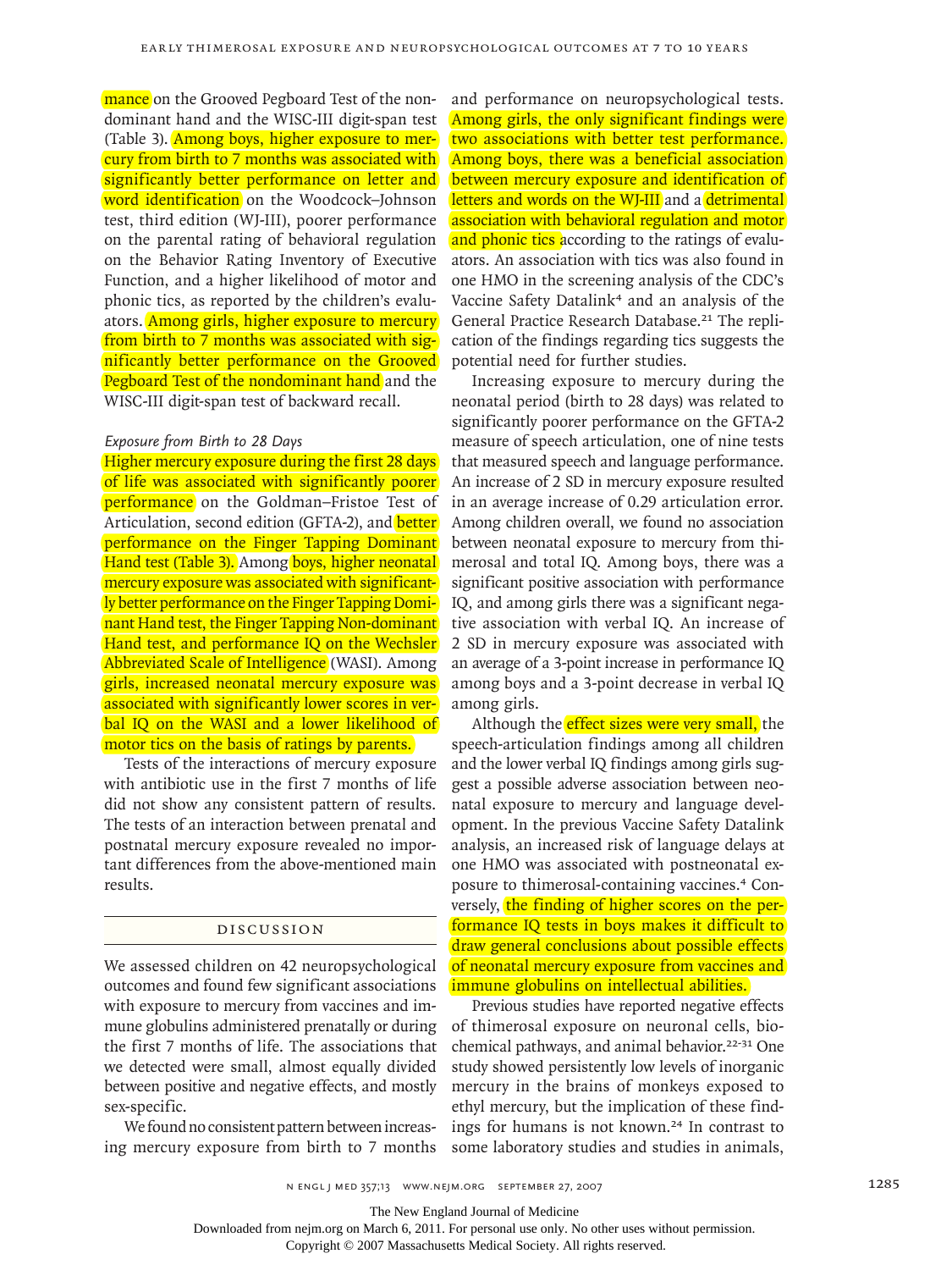# *The* NEW ENGLAND JOURNAL of MEDICINE

| Table 2. Association between Prenatal Thimerosal Exposure and Neuropsychological Outcomes.* |                            |                            |                            |
|---------------------------------------------------------------------------------------------|----------------------------|----------------------------|----------------------------|
| <b>Evaluation Category and Instrument</b>                                                   |                            | Estimate (95% CI)          |                            |
|                                                                                             | Full Model                 | Boys                       | Girls                      |
| Speech and language                                                                         |                            |                            |                            |
| <b>Boston Naming Test</b>                                                                   | $0.03$ (-0.01 to 0.08)     | $0.04$ (-0.02 to 0.09)     | $0.03$ (-0.04 to 0.10)     |
| <b>NEPSY</b>                                                                                |                            |                            |                            |
| Speeded naming                                                                              | 0.06 (0.00 to 0.11) +      | $0.07$ (0.00 to 0.13)      | $0.05$ (-0.04 to 0.14)     |
| Comprehension of instructions                                                               | $-0.01$ ( $-0.06$ to 0.05) | $-0.01$ ( $-0.08$ to 0.06) | $0.01$ (-0.08 to 0.10)     |
| Clinical Evaluation of Language Fundamentals                                                |                            |                            |                            |
| Formulated sentences                                                                        | $0.03$ (-0.03 to 0.08)     | $0.02$ (-0.04 to 0.09)     | $0.03$ (-0.05 to 0.12)     |
| Recalling sentences                                                                         | $0.03$ (-0.02 to 0.08)     | $0.03$ (-0.03 to 0.10)     | $0.03$ (-0.05 to 0.12)     |
| Goldman-Fristoe Test of Articulation 2 (lower = better)                                     | $-0.01$ ( $-0.07$ to 0.05) | $0.00$ (-0.07 to 0.07)     | $-0.02$ ( $-0.12$ to 0.08) |
| Stuttering (lower = better);                                                                |                            |                            |                            |
| Rating by evaluator                                                                         | 0.96 (0.48 to 1.93)        | 0.00 (0.00 to $\infty$ )   | 1.85 (0.85 to 4.00)        |
| Rating by parent                                                                            | $0.67$ (0.14 to 3.24)      | 0.92 (0.23 to 3.73)        | $0.00$ (0.00 to $\infty$ ) |
| Rating by teacher                                                                           | 0.50 (0.19 to 1.31)        | 0.52 (0.16 to 1.71)        | 0.47 (0.10 to 2.29)        |
| Verbal memory                                                                               |                            |                            |                            |
| California Verbal Learning Test for Children                                                |                            |                            |                            |
| Free recall                                                                                 |                            |                            |                            |
| No delay                                                                                    | $0.02$ (-0.03 to 0.08)     | $0.02$ (-0.05 to 0.09)     | $0.03$ (-0.06 to 0.12)     |
| Short delay                                                                                 | $0.00$ (-0.06 to 0.05)     | $0.00$ (-0.07 to 0.07)     | $0.00$ (-0.10 to 0.09)     |
| Long delay                                                                                  | $0.00$ (-0.05 to 0.06)     | $0.02$ (-0.05 to 0.09)     | $-0.03$ ( $-0.12$ to 0.06) |
| Cued recall                                                                                 |                            |                            |                            |
| Short delay                                                                                 | $0.00$ (-0.06 to 0.05)     | $0.01$ (-0.06 to 0.08)     | $-0.03$ ( $-0.12$ to 0.06) |
| Long delay                                                                                  | $0.02$ (-0.04 to 0.07)     | $0.04$ (-0.03 to 0.11)     | $-0.03$ ( $-0.12$ to 0.06) |
| Children's Memory Scale                                                                     |                            |                            |                            |
| Immediate recall                                                                            | $0.01$ (-0.03 to 0.06)     | $0.03$ (-0.03 to 0.08)     | $-0.01$ ( $-0.08$ to 0.06) |
| Delayed recall                                                                              | $-0.01$ ( $-0.05$ to 0.04) | $0.01$ (-0.04 to 0.07)     | $-0.03$ ( $-0.11$ to 0.04) |
| <b>Achievement</b>                                                                          |                            |                            |                            |
| Woodcock-Johnson III (letter and word identification)                                       | $0.01$ (-0.04 to 0.06)     | $0.03$ (-0.03 to 0.08)     | $-0.02$ ( $-0.10$ to 0.05) |
| Fine motor coordination                                                                     |                            |                            |                            |
| Grooved pegboard (lower = better)                                                           |                            |                            |                            |
| Dominant hand                                                                               | $-0.03$ ( $-0.07$ to 0.01) | $-0.04$ ( $-0.09$ to 0.00) | $-0.01$ ( $-0.08$ to 0.05) |
| Nondominant hand                                                                            | $-0.02$ ( $-0.06$ to 0.02) | $-0.03$ ( $-0.08$ to 0.02) | $-0.01$ ( $-0.07$ to 0.06) |
| Finger tapping                                                                              |                            |                            |                            |
| Dominant hand                                                                               | $-0.02$ ( $-0.07$ to 0.03) | $-0.03$ ( $-0.10$ to 0.04) | $0.00$ (-0.08 to 0.09)     |
| Nondominant hand                                                                            | $-0.02$ ( $-0.07$ to 0.03) | $-0.05$ ( $-0.12$ to 0.01) | $0.03$ (-0.05 to 0.12)     |
| Visuospatial ability                                                                        |                            |                            |                            |
| Stanford-Binet copying test                                                                 | $0.01$ (-0.04 to 0.07)     | 0.08 (0.01 to 0.15) +      | $-0.09$ ( $-0.19$ to 0.00) |
| Attention and executive function                                                            |                            |                            |                            |
| Gordon Diagnostic System (vigilance task)                                                   |                            |                            |                            |
| Correct responses                                                                           | $-0.02$ ( $-0.08$ to 0.04) | $-0.02$ ( $-0.09$ to 0.05) | $-0.02$ ( $-0.12$ to 0.07) |
| Errors (lower = better)                                                                     | $0.02$ (-0.04 to 0.08)     | $0.02$ (-0.06 to 0.09)     | $0.03$ (-0.07 to 0.12)     |

The New England Journal of Medicine

Downloaded from nejm.org on March 6, 2011. For personal use only. No other uses without permission.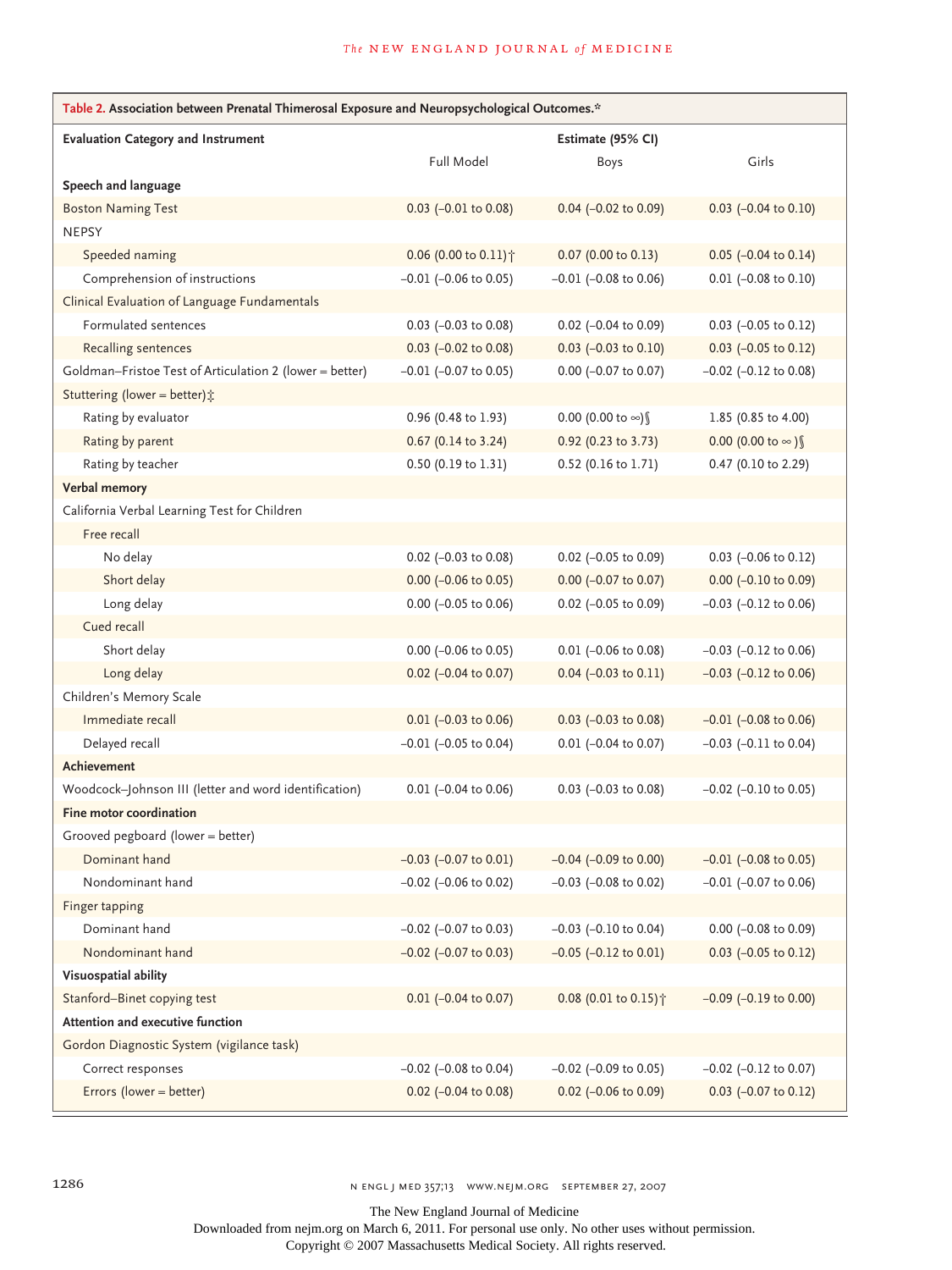| Table 2. (Continued.)                                                                     |                             |                             |                            |
|-------------------------------------------------------------------------------------------|-----------------------------|-----------------------------|----------------------------|
| <b>Evaluation Category and Instrument</b>                                                 |                             | Estimate (95% CI)           |                            |
|                                                                                           | Full Model                  | Boys                        | Girls                      |
| Wechsler Intelligence Scale for Children (digit span)                                     |                             |                             |                            |
| Forward recall                                                                            | $0.00$ (-0.06 to 0.06)      | $0.05$ (-0.03 to 0.12)      | $-0.08$ ( $-0.17$ to 0.02) |
| Backward recall                                                                           | $-0.07$ (-0.12 to $-0.01$ ) | $-0.09$ (-0.16 to $-0.02$ ) | $-0.02$ ( $-0.12$ to 0.07) |
| Combined                                                                                  | $-0.03$ ( $-0.09$ to 0.02)  | $-0.02$ ( $-0.09$ to 0.05)  | $-0.06$ ( $-0.15$ to 0.03) |
| Behavior Rating Inventory of Executive Function<br>(metacognition index) (lower = better) |                             |                             |                            |
| Rating by parent                                                                          | $0.01$ (-0.05 to 0.07)      | $0.06$ (-0.02 to 0.13)      | $-0.07$ ( $-0.17$ to 0.02) |
| Rating by teacher                                                                         | $0.01$ (-0.05 to 0.07)      | $0.02$ (-0.06 to 0.11)      | $-0.02$ ( $-0.12$ to 0.09) |
| Behavior regulation (lower = better)                                                      |                             |                             |                            |
| Connors' Rating Scales (revised)                                                          |                             |                             |                            |
| Hyperactive or impulsive                                                                  |                             |                             |                            |
| Rating by parent                                                                          | $0.01$ (-0.05 to 0.07)      | $0.03$ (-0.04 to 0.11)      | $-0.03$ ( $-0.13$ to 0.07) |
| Rating by teacher                                                                         | $0.03$ (-0.03 to 0.10)      | $0.04$ (-0.04 to 0.12)      | $0.02$ (-0.09 to 0.12)     |
| Inattentive                                                                               |                             |                             |                            |
| Rating by parent                                                                          | $0.02$ (-0.04 to 0.07)      | $0.06$ (-0.01 to 0.14)      | $-0.07$ (-0.16 to 0.03)    |
| Rating by teacher                                                                         | $0.00$ (-0.06 to 0.07)      | $0.00$ (-0.08 to 0.08)      | $0.00$ (-0.10 to 0.11)     |
| Behavior Rating Inventory of Executive Function<br>(behavioral regulation index)          |                             |                             |                            |
| Rating by parent                                                                          | $-0.02$ ( $-0.08$ to 0.04)  | $0.00$ (-0.08 to 0.07)      | $-0.05$ ( $-0.14$ to 0.05) |
| Rating by teacher                                                                         | $0.02$ (-0.04 to 0.09)      | $0.03$ (-0.05 to 0.11)      | $0.01$ (-0.10 to 0.11)     |
| Tics (lower = better) $\hat{x}$                                                           |                             |                             |                            |
| Rating by evaluator                                                                       |                             |                             |                            |
| Motor tics                                                                                | 1.34 (0.94 to 1.89)         | 1.21 (0.80 to 1.84)         | 1.73 (0.89 to 3.36)        |
| <b>Phonic tics</b>                                                                        | $0.84$ (0.46 to 1.51)       | $0.89$ (0.48 to 1.65)       | $0.62$ (0.14 to 2.75)      |
| Rating by parent                                                                          |                             |                             |                            |
| Motor tics                                                                                | 1.04 (0.70 to 1.55)         | 1.14 (0.76 to 1.70)         | 0.42 (0.07 to 2.43)        |
| Phonic tics                                                                               | 0.80 (0.47 to 1.36)         | 0.97 (0.58 to 1.64)         | 0.32 (0.06 to 1.71)        |
| <b>General intellectual functioning</b>                                                   |                             |                             |                            |
| Wechsler Abbreviated Scale of Intelligence                                                |                             |                             |                            |
| Verbal IQ                                                                                 | $0.03$ (-0.02 to 0.08)      | $0.03$ (-0.03 to 0.10)      | $0.02$ (-0.06 to 0.11)     |
| Performance IQ                                                                            | $0.00$ (-0.06 to 0.05)      | $0.00$ (-0.07 to 0.07)      | $-0.02$ ( $-0.12$ to 0.08) |
| Full-scale IQ                                                                             | $0.01$ (-0.04 to 0.07)      | $0.02$ (-0.04 to 0.09)      | $0.00$ (-0.09 to 0.09)     |

\* Unless otherwise noted, all estimates are given as standardized coefficients, which represent the change in the outcome, expressed in standard-deviation units, given a change of 1 SD in exposure to thimerosal. Higher scores on scales indicate better outcomes, except where indicated. Independent variables in the full model were as follows: measures of cumulative exposure prenatally, from birth to 1 month, and from 1 to 7 months; age; sex; HMO; maternal IQ; family income (expressed as a percentage of the poverty line); maternal education level; single-parent status; score on the Home Observation for Measurement of the Environment scale; and other covariates if they met criteria for inclusion in the full model. Effects of sex were estimated from a full model with sex-by-exposure interaction terms. Postnatal exposure was defined as micrograms of mercury divided by the weight of the child in kilograms at the time of the administration of each vaccine or immune globulin. Individual exposures were summed over the 7-month period.

† P<0.05 for the association between a higher exposure to mercury and a better outcome.

‡ Estimates in this category are given as odds ratios. We estimated odds ratios for a 2-SD increase in mercury exposure. A lower odds ratio is associated with a better outcome.

§ None of the subjects in this category had prenatal exposure to mercury.

¶P<0.05 for the association between a higher exposure to mercury and a worse outcome.

 $\mathring{\parallel}$  Evaluators observed tics during the outcomes assessment, and parents reported tics within 7 days before the assessment.

The New England Journal of Medicine

Downloaded from nejm.org on March 6, 2011. For personal use only. No other uses without permission.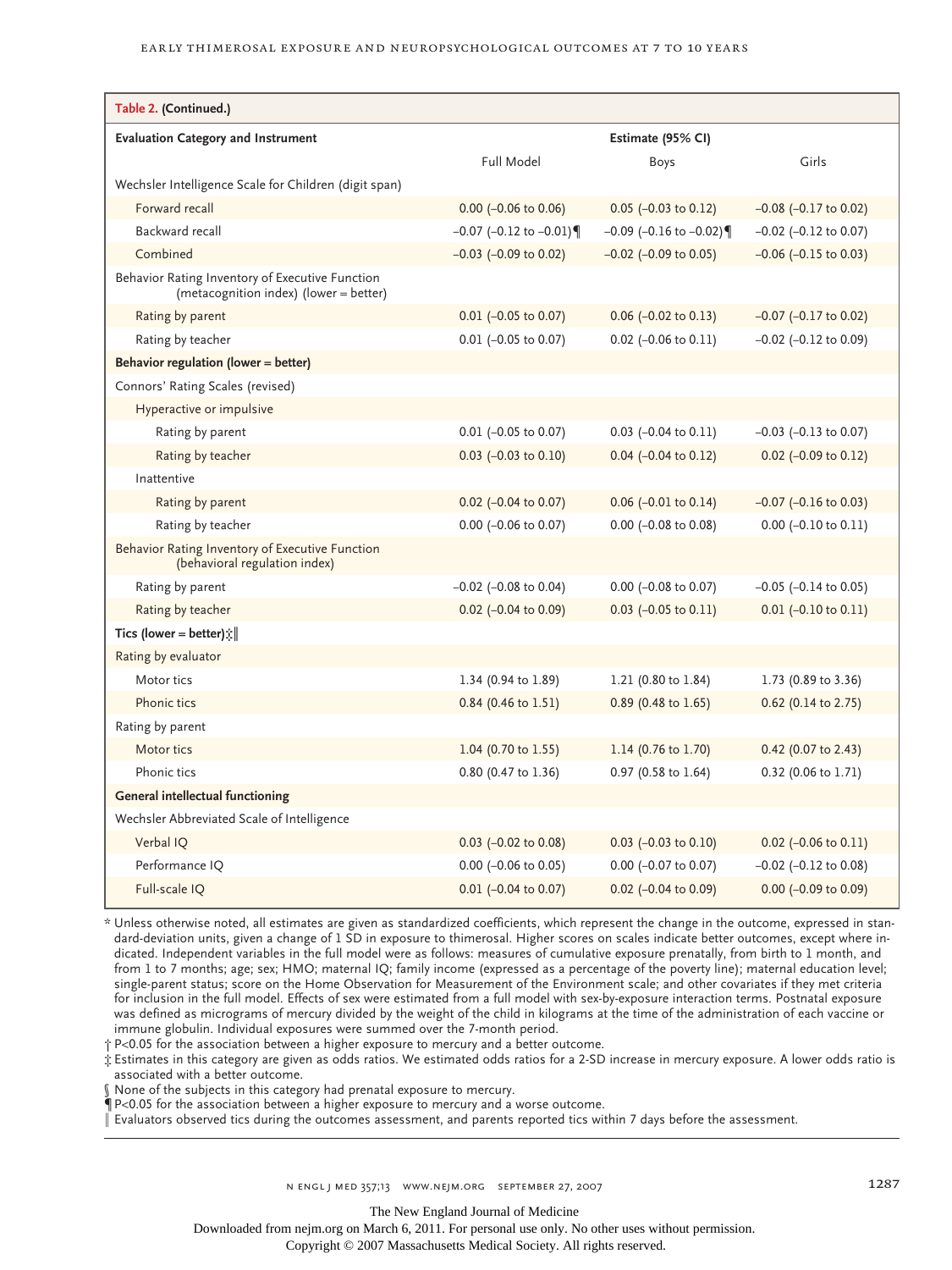| Table 3. Association between Thimerosal Exposure and Neuropsychological Outcome, According to Age Range.* |                              |                                |                             |                                    |                            |                             |
|-----------------------------------------------------------------------------------------------------------|------------------------------|--------------------------------|-----------------------------|------------------------------------|----------------------------|-----------------------------|
| Evaluation Category and Instrument                                                                        |                              |                                |                             | Estimate (95% Confidence Interval) |                            |                             |
|                                                                                                           |                              | Birth to 7 Months              |                             |                                    | Birth to 1 Month           |                             |
|                                                                                                           | Full Model                   | <b>Boys</b>                    | Girls                       | Full Model                         | Boys                       | Girls                       |
| Speech and language                                                                                       |                              |                                |                             |                                    |                            |                             |
| Boston Naming Test                                                                                        | to 0.10)<br>$0.05 (-0.01$    | $0.04$ (-0.03 to 0.11)         | $0.05 (-0.02 to 0.12)$      | $-0.01$ $(-0.06$ to 0.04)          | $0.01 (-0.05 to 0.08)$     | $-0.04$ $(-0.10$ to $0.03)$ |
| NEPSY                                                                                                     |                              |                                |                             |                                    |                            |                             |
| Speeded naming                                                                                            | to 0.08)<br>$0.01 (-0.06$    | $-0.01$ $(-0.09$ to $0.08)$    | $0.02$ (-0.06 to 0.11)      | $-0.01$ $(-0.07$ to 0.04)          | $-0.02$ $(-0.10$ to 0.06)  | $-0.01$ $(-0.09$ to $0.08)$ |
| Comprehension of instructions                                                                             | to 0.03)<br>$-0.03(-0.10$    | $-0.05$ $(-0.14$ to 0.04)      | $-0.02$ $(-0.11$ to $0.07)$ | $-0.02$ $(-0.08$ to 0.04)          | $0.04 (-0.05 to 0.12)$     | $-0.08$ $(-0.16$ to $0.01)$ |
| Clinical Evaluation of Language<br>Fundamentals                                                           |                              |                                |                             |                                    |                            |                             |
| Formulated sentences                                                                                      | to 0.02)<br>$-0.04(-0.10)$   | $-0.03$ $(-0.11$ to $0.05)$    | $-0.05$ $(-0.13$ to 0.03)   | $-0.02$ $(-0.08$ to 0.03)          | $0.00$ $(-0.08$ to $0.07)$ | $-0.04$ $(-0.12$ to $0.04)$ |
| Recalling sentences                                                                                       | to 0.06)<br>$0.00 (-0.06$    | $-0.01 (-0.09 to 0.07)$        | $0.01 (-0.07 to 0.08)$      | $-0.01$ $(-0.06$ to 0.04)          | $0.00 (-0.07 to 0.08)$     | $-0.02$ $(-0.10$ to $0.05)$ |
| Goldman-Fristoe Test of Articulation 2<br>$(lower = better)$<br>N ENGL J MED 357;13                       | to 0.11)<br>$0.04 (-0.03$    | $0.05$ ( $-0.04$ to $0.15$ )   | $0.03 (-0.06 to 0.12)$      | 0.08(0.01 to 0.14)                 | $0.08$ $(-0.01$ to $0.17)$ | $0.07$ (-0.01 to 0.16)      |
| Stuttering (lower = better) ;                                                                             |                              |                                |                             |                                    |                            |                             |
| Rating by evaluator                                                                                       | 1.44 (0.58 to 3.62)          | 1.42 $(0.46 \text{ to } 4.35)$ | 1.44 (0.41 to 5.08)         | 1.23 (0.57 to 2.65)                | 1.34 (0.51 to 3.52)        | 1.00(0.31 to 3.18)          |
| Rating by parent                                                                                          | 1.33 (0.40 to 4.40)          | 1.13 (0.26 to 4.82)            | 1.73 (0.31 to 9.73)         | $0.64$ (0.25 to $1.62$ )           | $0.68$ (0.21 to 2.27)      | 0.58 (0.14 to 2.50)         |
| Rating by teacher<br>WWW.NEJM.ORG                                                                         | 2.35)<br>1.16 (0.58 to       | 1.21 (0.53 to 2.78)            | 1.07(0.37 to 3.14)          | 1.12 (0.64 to 1.95)                | 1.44 (0.74 to 2.80)        | $0.70$ $(0.28$ to $1.75)$   |
| Verbal memory                                                                                             |                              |                                |                             |                                    |                            |                             |
| California Verbal Learning Test<br>for Children                                                           |                              |                                |                             |                                    |                            |                             |
| Free recall                                                                                               |                              |                                |                             |                                    |                            |                             |
| No delay                                                                                                  | to 0.07)<br>$0.00 (-0.07$    | $0.00 (-0.08 to 0.09)$         | $0.00 (-0.09 to 0.08)$      | $0.00 (-0.06 to 0.06)$             | $0.04 (-0.04 to 0.13)$     | $-0.04$ $(-0.12$ to 0.04)   |
| Short delay                                                                                               | to $0.00$<br>$-0.06(-0.13)$  | $-0.05$ $(-0.14$ to $0.03)$    | $-0.07$ $(-0.16$ to $0.02)$ | $-0.01$ $(-0.07$ to 0.05)          | $0.02$ (-0.06 to 0.10)     | $-0.05$ $(-0.13$ to $0.03)$ |
| Long delay                                                                                                | to $0.01$<br>$-0.05 (-0.12)$ | $-0.06$ $(-0.15$ to $0.02)$    | $-0.04 (-0.13 to 0.04)$     | $-0.02$ $(-0.08$ to 0.04)          | $0.02$ (-0.06 to 0.10)     | $-0.05$ $(-0.14$ to 0.03)   |
| Cued recall                                                                                               |                              |                                |                             |                                    |                            |                             |
| Short delay                                                                                               | to 0.05)<br>$-0.02(-0.08)$   | $0.00 (-0.09 to 0.08)$         | $-0.03 (-0.12 to 0.06)$     | $0.02 (-0.04 to 0.08)$             | $0.07$ (-0.01 to 0.16)     | $-0.03$ $(-0.12$ to $0.05)$ |
| Long delay                                                                                                | to $0.07$<br>$0.00 (-0.06$   | $0.01 (-0.08 to 0.10)$         | $-0.01(-0.09 to 0.08)$      | $0.01 (-0.05 to 0.07)$             | $0.07 (-0.02 to 0.15)$     | $-0.05$ $(-0.14$ to $0.03)$ |
| Children's Memory Scale                                                                                   |                              |                                |                             |                                    |                            |                             |
| Immediate recall                                                                                          | to 0.04)<br>$-0.01(-0.07)$   | $-0.04$ $(-0.11$ to $0.03)$    | $0.01 (-0.06 to 0.08)$      | $-0.01 (-0.06 to 0.04)$            | $0.00 (-0.07 to 0.06)$     | $-0.01$ $(-0.08$ to $0.05)$ |
| Delayed recall                                                                                            | to 0.06)<br>$0.00 (-0.05$    | $-0.01$ $(-0.08$ to 0.06)      | $0.02$ (-0.05 to 0.09)      | $-0.01$ $(-0.06$ to $0.04)$        | $0.01 (-0.06 to 0.08)$     | $-0.03$ $(-0.09$ to $0.04)$ |

The New England Journal of Medicine

Downloaded from nejm.org on March 6, 2011. For personal use only. No other uses without permission.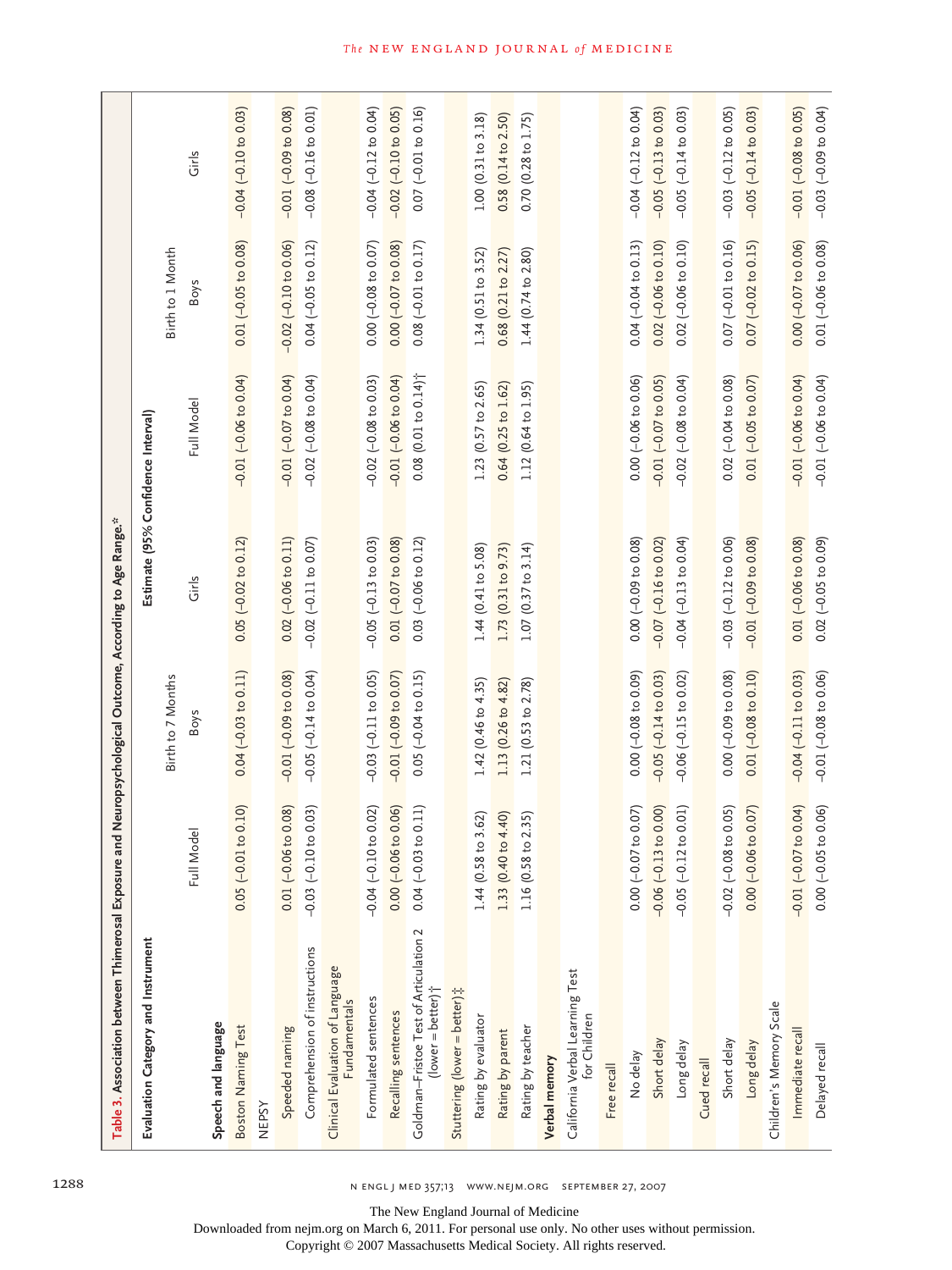| Woodcock-Johnson III (letter and<br>word identification)<br>Achievement                      | $0.05$ $(-0.01$ to $0.10)$   | 0.09(0.01 to 0.16)          | $0.01 (-0.07 to 0.08)$      | $-0.02$ $(-0.07$ to 0.03)   | $0.00 (-0.06 to 0.07)$      | $-0.04$ $(-0.11$ to $0.03)$ |
|----------------------------------------------------------------------------------------------|------------------------------|-----------------------------|-----------------------------|-----------------------------|-----------------------------|-----------------------------|
| Fine motor coordination                                                                      |                              |                             |                             |                             |                             |                             |
| Grooved pegboard (lower = better)                                                            |                              |                             |                             |                             |                             |                             |
| Dominant hand                                                                                | $-0.02$ $(-0.07$ to $0.02)$  | $-0.03$ $(-0.09$ to $0.03)$ | $-0.01$ $(-0.07$ to 0.05)   | $-0.02$ $(-0.06$ to $0.02)$ | $-0.03$ $(-0.09$ to $0.03)$ |                             |
| Nondominant hand                                                                             | $-0.06$ $(-0.11$ to $-0.01)$ | $-0.05$ $(-0.11$ to $0.02)$ | $-0.08 (-0.14 to -0.01)$    | $-0.01$ $(-0.06$ to 0.03)   | $-0.01$ $(-0.07$ to $0.05)$ |                             |
| Finger tapping                                                                               |                              |                             |                             |                             |                             |                             |
| Dominant hand                                                                                | $0.04 (-0.03 to 0.10)$       | $0.06 (-0.02 to 0.15)$      | $0.01 (-0.08 to 0.09)$      | $0.06$ (0.01 to 0.12)       | 0.12(0.04 to 0.19)          |                             |
| Nondominant hand                                                                             | $0.02$ (-0.04 to 0.08)       | $0.05$ $(-0.03$ to $0.13)$  | $-0.01$ $(-0.09$ to $0.08)$ | $0.01 (-0.04 to 0.07)$      | 0.08 (0 to 0.16)            |                             |
| Visuospatial ability                                                                         |                              |                             |                             |                             |                             |                             |
| Stanford-Binet copying test                                                                  | $0.02$ (-0.06 to 0.09)       | $-0.04$ $(-0.13$ to $0.06)$ | $0.07 (-0.03 to 0.16)$      | $-0.01$ $(-0.08$ to 0.05)   | $0.00 (-0.09 to 0.08)$      |                             |
| Attention and executive function                                                             |                              |                             |                             |                             |                             |                             |
| Gordon Diagnostic System<br>(vigilance task)                                                 |                              |                             |                             |                             |                             |                             |
| Correct responses                                                                            | $0.04 (-0.03 to 0.11)$       | $0.04 (-0.05 to 0.13)$      | $0.05 (-0.04 to 0.14)$      | $0.00 (-0.07 to 0.06)$      | $0.03$ $(-0.05$ to $0.12)$  |                             |
| Errors (lower = better)                                                                      | $-0.01 (-0.08 to 0.06)$      | $0.04 (-0.06 to 0.13)$      | $-0.06 (-0.15 to 0.03)$     | $0.00 (-0.06 to 0.06)$      | $0.00 (-0.09 to 0.08)$      |                             |
| Children (digit span)<br>Wechsler Intelligence Scale for                                     |                              |                             |                             |                             |                             |                             |
| Forward recall                                                                               | $-0.01 (-0.08 to 0.06)$      | $0.00 (-0.10 to 0.09)$      | $-0.01(-0.11 to 0.08)$      | $-0.02$ $(-0.08$ to $0.05)$ | $-0.04$ $(-0.12$ to $0.05)$ |                             |
| Backward recall                                                                              | $0.08$ (0.01 to 0.15) §      | $0.05$ $(-0.04$ to $0.14)$  | 0.11(0.02 to 0.20)          | $0.04$ (-0.02 to 0.11)      | $0.06$ $(-0.02$ to $0.15)$  |                             |
| Combined                                                                                     | $0.04$ (-0.03 to 0.11)       | $0.03$ $(-0.06$ to $0.12)$  | $0.05 (-0.04 to 0.14)$      | $0.01 (-0.05 to 0.07)$      | $0.01$ (-0.08 to 0.09)      |                             |
| Behavior Rating Inventory of Executive<br>Function (metacognition<br>index) (lower = better) |                              |                             |                             |                             |                             |                             |
| Rating by parent                                                                             | $-0.02$ $(-0.09$ to $0.05)$  | $-0.01$ $(-0.10$ to 0.08)   | $-0.03 (-0.12 to 0.06)$     | $0.00 (-0.06 to 0.06)$      | $0.04$ (-0.05 to 0.13)      |                             |
| Rating by teacher                                                                            | 3 to 0.04<br>$-0.05 (-0.1$   | $-0.04$ $(-0.15$ to $0.07)$ | $-0.06 (-0.16 to 0.05)$     | $0.00 (-0.07 to 0.07)$      | $0.08$ $(-0.02$ to $0.18)$  |                             |
| Behavior regulation (lower = better)                                                         |                              |                             |                             |                             |                             |                             |
| Connors' Rating Scales (revised)                                                             |                              |                             |                             |                             |                             |                             |
| Hyperactive or impulsive                                                                     |                              |                             |                             |                             |                             |                             |
| Rating by parent                                                                             | $0.03$ $(-0.04$ to $0.10)$   | $0.05$ $(-0.04$ to $0.15)$  | $0.00 (-0.10 to 0.09)$      | $0.03$ $(-0.04$ to $0.09)$  | $0.06$ (-0.03 to 0.15)      |                             |
| Rating by teacher                                                                            | $-0.06$ $(-0.14$ to $0.02)$  | $-0.05$ $(-0.16$ to $0.05)$ | $-0.07$ $(-0.18$ to 0.04)   | $-0.01$ $(-0.08$ to 0.07)   | $0.05$ $(-0.05$ to $0.15)$  |                             |
| Inattentive                                                                                  |                              |                             |                             |                             |                             |                             |
| Rating by parent                                                                             | $-0.03$ $(-0.10$ to $0.04)$  | $-0.04$ $(-0.13$ to $0.06)$ | $-0.02 (-0.12 to 0.07)$     | $0.01$ $(-0.06$ to $0.07)$  | $0.04$ (-0.05 to 0.12)      |                             |
| Rating by teacher                                                                            | $-0.03$ $(-0.12$ to $0.05)$  | $0.00 (-0.11 to 0.11)$      | $-0.07$ $(-0.18$ to $0.04)$ | $0.00 (-0.07 to 0.08)$      | $0.09$ $(-0.01$ to $0.19)$  |                             |

n engl j med 357;13 www.nejm.org september 27, 2007 1289

The New England Journal of Medicine Downloaded from nejm.org on March 6, 2011. For personal use only. No other uses without permission.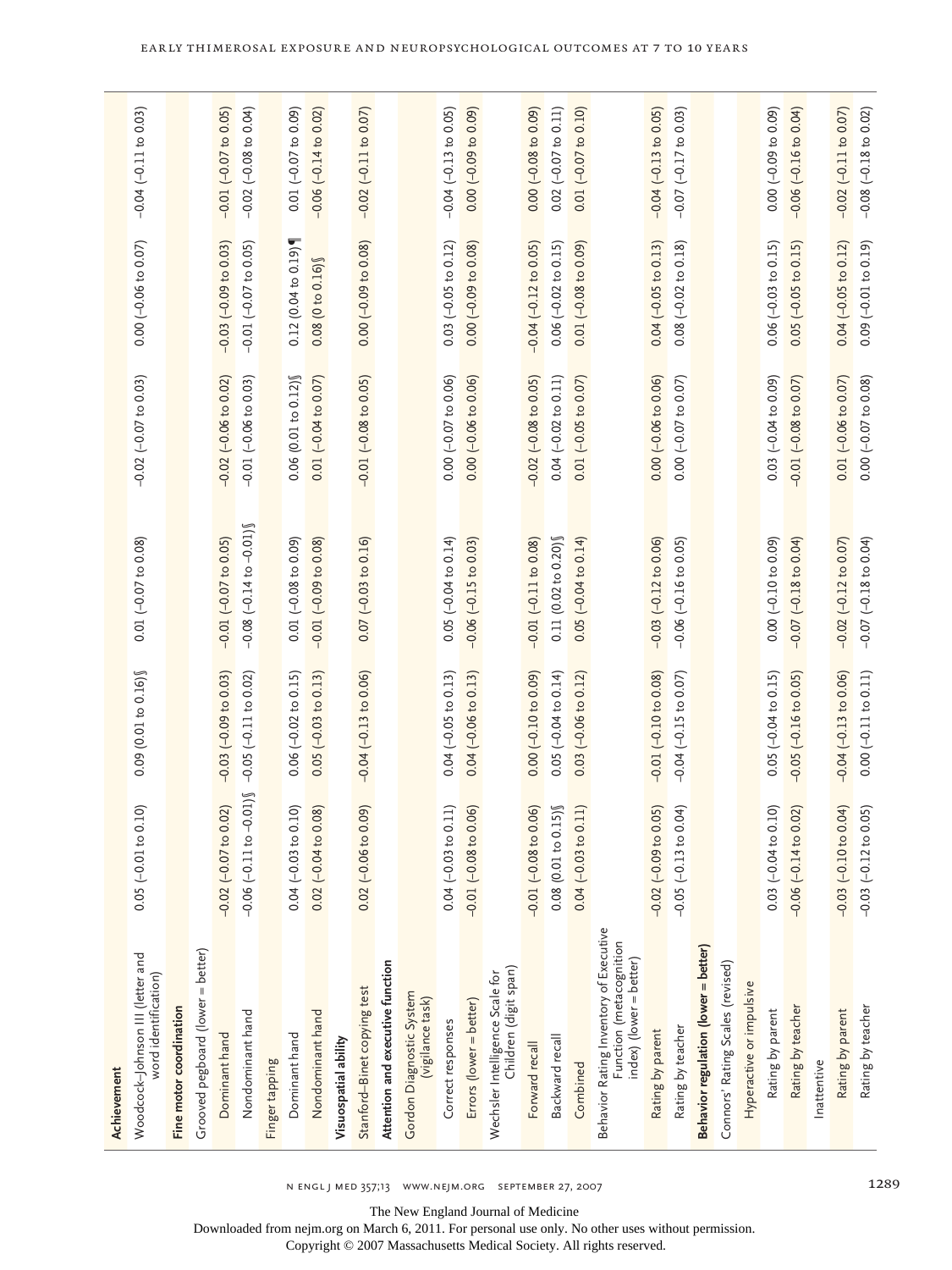| Table 3. (Continued.)                                                                 |                            |                                  |                           |                                    |                                 |                                         |
|---------------------------------------------------------------------------------------|----------------------------|----------------------------------|---------------------------|------------------------------------|---------------------------------|-----------------------------------------|
| Evaluation Category and Instrument                                                    |                            |                                  |                           | Estimate (95% Confidence Interval) |                                 |                                         |
|                                                                                       | Full Model                 | Birth to 7 Months<br><b>Boys</b> | Girls                     | Full Model                         | Birth to 1 Month<br><b>Boys</b> | Girls                                   |
| Behavior Rating Inventory of Executive<br>Function (behavioral regu-<br>lation index) |                            |                                  |                           |                                    |                                 |                                         |
| Rating by parent                                                                      | to 0.12)<br>$0.05 (-0.02$  | $0.10$ (0.01 to 0.20) $\dagger$  | $-0.01(-0.10 to 0.09)$    | $-0.01$ $(-0.08$ to 0.05)          | $0.02$ (-0.07 to 0.11)          | $-0.05$ $(-0.14$ to 0.04)               |
| Rating by teacher                                                                     | to 0.06)<br>$-0.03(-0.11)$ | $0.00 (-0.11 to 0.10)$           | $-0.05 (-0.16 to 0.06)$   | $0.03$ $(-0.04$ to $0.10)$         | $0.07$ (-0.03 to 0.18)          | $-0.02$ $(-0.12$ to $0.08)$             |
| Tics (lower = better);                                                                |                            |                                  |                           |                                    |                                 |                                         |
| Motor tics                                                                            |                            |                                  |                           |                                    |                                 |                                         |
| Rating by evaluator                                                                   | 1.59 (0.86 to 2.93)        | 2.19(1.02 to 4.67)               | 1.04(0.45 to 2.39)        | 0.90(0.54 to 1.50)                 | 1.27 (0.68 to 2.35)             | $0.52$ (0.23 to $1.16$ )                |
| Rating by parent                                                                      | to 1.75)<br>0.99 (0.55     | 1.05 (0.53 to 2.08)              | 0.89(0.38 to 2.08)        | 0.66(0.40 to 1.12)                 | 0.89(0.47 to 1.67)              | 0.41(0.18 to 0.92)                      |
| Phonic tics                                                                           |                            |                                  |                           |                                    |                                 |                                         |
| Rating by evaluator                                                                   | to 3.22)<br>1.70 (0.90     | 2.44 (1.12 to 5.35) <sup>+</sup> | 0.97(0.39 to 2.41)        | 1.17 (0.68 to 2.01)                | 1.51 (0.78 to 2.92)             | $0.74$ $(0.31$ to $1.75)$               |
| Rating by parent                                                                      | to 1.87)<br>1.11 (0.66     | $1.78$ (0.92 to 3.45)            | 0.58(0.28 to 1.21)        | 1.11 (0.69 to 1.80)                | 1.11 (0.60 to 2.05)             | 1.12 (0.53 to 2.39)                     |
| General intellectual functioning                                                      |                            |                                  |                           |                                    |                                 |                                         |
| Wechsler Abbreviated Scale<br>of Intelligence                                         |                            |                                  |                           |                                    |                                 |                                         |
| Verbal <sub>1</sub> Q                                                                 | $-0.02$ $(-0.08$ to 0.04)  | $0.00$ $(-0.08$ to $0.09)$       | $-0.05$ $(-0.13$ to 0.04) | $-0.05$ $(-0.11$ to 0)             | $-0.01 (-0.09 to 0.07)$         | $-0.10(-0.18$ to $-0.02$ ] <sup>+</sup> |
| Performance IQ                                                                        | to 0.13)<br>$0.06(-0.01)$  | $0.07 (-0.02 to 0.16)$           | $0.05 (-0.04 to 0.14)$    | $0.04 (-0.02 to 0.10)$             | $0.11$ (0.02 to 0.20)           | $-0.03$ $(-0.11$ to $0.06)$             |
| Full-scale IQ                                                                         | (60.000)<br>$0.03 (-0.04)$ | $0.04 (-0.05 to 0.12)$           | $0.02$ (-0.06 to 0.11)    | $-0.01$ $(-0.07$ to 0.05)          | $0.05$ (-0.03 to 0.13)          | $-0.07$ $(-0.15$ to $0.01)$             |

Estimates in this category are given as odds ratios. We estimated odds ratios for a 2-SD increase in mercury exposure.

§ P<0.05 for the association between a higher exposure to mercury and a better outcome.

 $\P$ P<0.01 for the association between a higher exposure to mercury and a better outcome.

‖ Evaluators observed tics during the outcomes assessment, and parents reported tics within 7 days before the assessment.

The New England Journal of Medicine

Downloaded from nejm.org on March 6, 2011. For personal use only. No other uses without permission.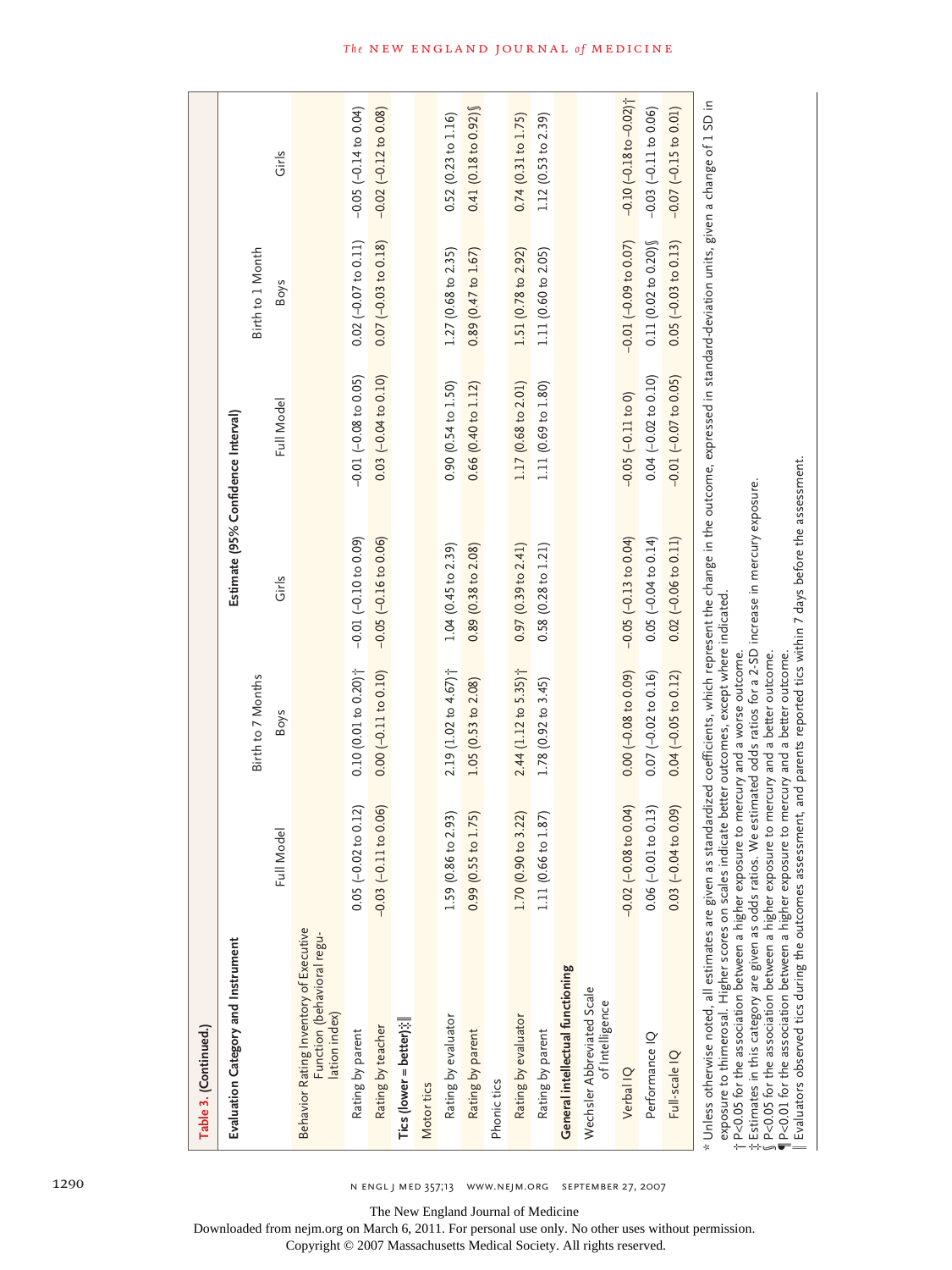epidemiologic studies have shown few associations between exposure to thimerosal-containing vaccines in infancy and subsequent neurodevelopmental disorders, and these findings include similar frequencies of better and poorer performance. Andrews and colleagues<sup>21</sup> studied 103,043 British children and **found more protective asso**ciations than harmful associations with mercury exposure from vaccines administered in the first year of life. The one deleterious association involved an increased risk of tics, a finding similar to that in our study. Heron and Golding<sup>32</sup> studied 12,956 British children who typically had been exposed to mercury from vaccination at 3, 4, and 6 months of age. Among 69 outcomes, the only adverse association was poorer prosocial behavior, and there were several beneficial associations.

Several studies of the effects of prenatal exposure to methyl mercury from fish consumption on neuropsychological performance have shown negative associations with speech and verbal abilities, dexterity, attention, and visuospatial abilities,5,33 whereas other studies have shown no effects.34 Summaries of these studies by the National Research Council and other groups have concluded that there were significant negative effects.17,35 However, the appropriateness of methyl mercury as a referent for assessment of exposure to ethyl mercury from thimerosal is questionable, since the half-life of ethyl mercury in blood (<10 days) is much shorter than the half-life of methyl mercury (>20 days).<sup>24,36</sup>

Our study had several limitations. A majority of the selected families declined to participate or could not be located, and we were able to enroll only 30% of the subjects included for recruitment. Therefore, our findings may have been influenced by selection bias. In addition, we were not able to control for interventions, such as speech therapy, that may have ameliorated the potential negative effects of thimerosal exposure and could have biased the results toward the null hypothesis. Given that parents were not trained to assess tics, the parental ratings of tics may have been less reliable than the ratings by trained evaluators. We did not assess exposure to thimerosal beyond 214 days. Finally, the information available for some potential confounding factors, such as family income, which may have resulted in unmeasured residual confounding, was imprecise. Our study did not examine the possible association between autism and exposure to mercury from vaccines and immune globulins.

Our study had several strengths. We performed a comprehensive neuropsychological assessment that was similar to the assessment used in the landmark studies of prenatal exposure to methyl mercury.5,6 Potential biases were reduced by enrolling children on the basis of receipt of vaccination, without regard to the seeking of health care or documented neurodevelopmental diagnoses. We collected exposure information from many different sources and controlled for confounding by adjusting our analyses for a wide range of characteristics and exposures for both mothers and children.

The weight of the evidence in this study does not support a causal association between early exposure to mercury from thimerosal-containing vaccines and immune globulins administered prenatally or during infancy and neuropsychological functioning at the age of 7 to 10 years. The overall pattern of results suggests that the significant associations may have been chance findings stemming from the large number of statistical tests that we performed.

Supported by the CDC.

Dr. Thompson reports being a former employee of Merck; Dr. Marcy, receiving consulting fees from Merck, Sanofi Pasteur, GlaxoSmithKline, and MedImmune; Dr. Jackson, receiving grant support from Wyeth, Sanofi Pasteur, GlaxoSmithKline, and Novartis, lecture fees from Sanofi Pasteur, and consulting fees from Wyeth and Abbott and serving as a consultant to the FDA Vaccines and Related Biological Products Advisory Committee; Dr. Lieu, serving as a consultant to the CDC Advisory Committee on Immunization Practices; Dr. Black, receiving consulting fees from MedImmune, GlaxoSmithKline, Novartis, and Merck and grant support from MedImmune, GlaxoSmithKline, Aventis, Merck, and Novartis; and Dr. Davis receiving consulting fees from Merck and grant support from Merck and GlaxoSmith-Kline. No other potential conflict of interest relevant to this article was reported.

The findings and conclusions in this study are those of the authors and do not necessarily represent the views of the CDC.

We thank Xian-Jie Yu of Harvard Medical School, Anita Feins and James Cooley of Harvard Vanguard Medical Associates; Zendi Solano, Jeff-Oliver DelaCruz, and Jerri McIlhagga of the UCLA Center for Vaccine Research; Patricia Ross and Patti Hallam of Northern California Kaiser; clinic managers Jean Caiani, Ramon Campana, Katherine Eng, Elle Garcia, Julie Gronouski, Joanne Melton, Victoria Mendez, Judith Meyer, Valerie S. Miran, Elizabeth Munoz, Diane G. Preciado, and P. Ana Silfer; child evaluators Aimee L. Adray, Kathy Angell, Candace Wollard Bivona, Karrie Campbell, Maureen O'Kane Grissom, Debbie Groff, Anne E. Hay, Kerri Johnson, Darcey A. Reeves, Angela J. Stewart, Mery Macaluso, Tracie Takeshita, Jolie C. von Suhr, Jennifer A. Wittert, Kevin Wittenberg, and Christine Zalecki; consulting psychologists Christine H. Duong-Perez, Maury Eldridge, Susan Yuh Harrison, Kelly A. Johnson, Robert Kretz, Stephanie Marcy, Denise Noonan, Mina D. Nguyen, Susan Toth Patiejunas, David Scott, T. Kristian von Almen, and Michael White; Jane Bernstein, Michael Shannon, Michael Kirkwood, Robin Rumsey, Ste-

The New England Journal of Medicine

Downloaded from nejm.org on March 6, 2011. For personal use only. No other uses without permission.